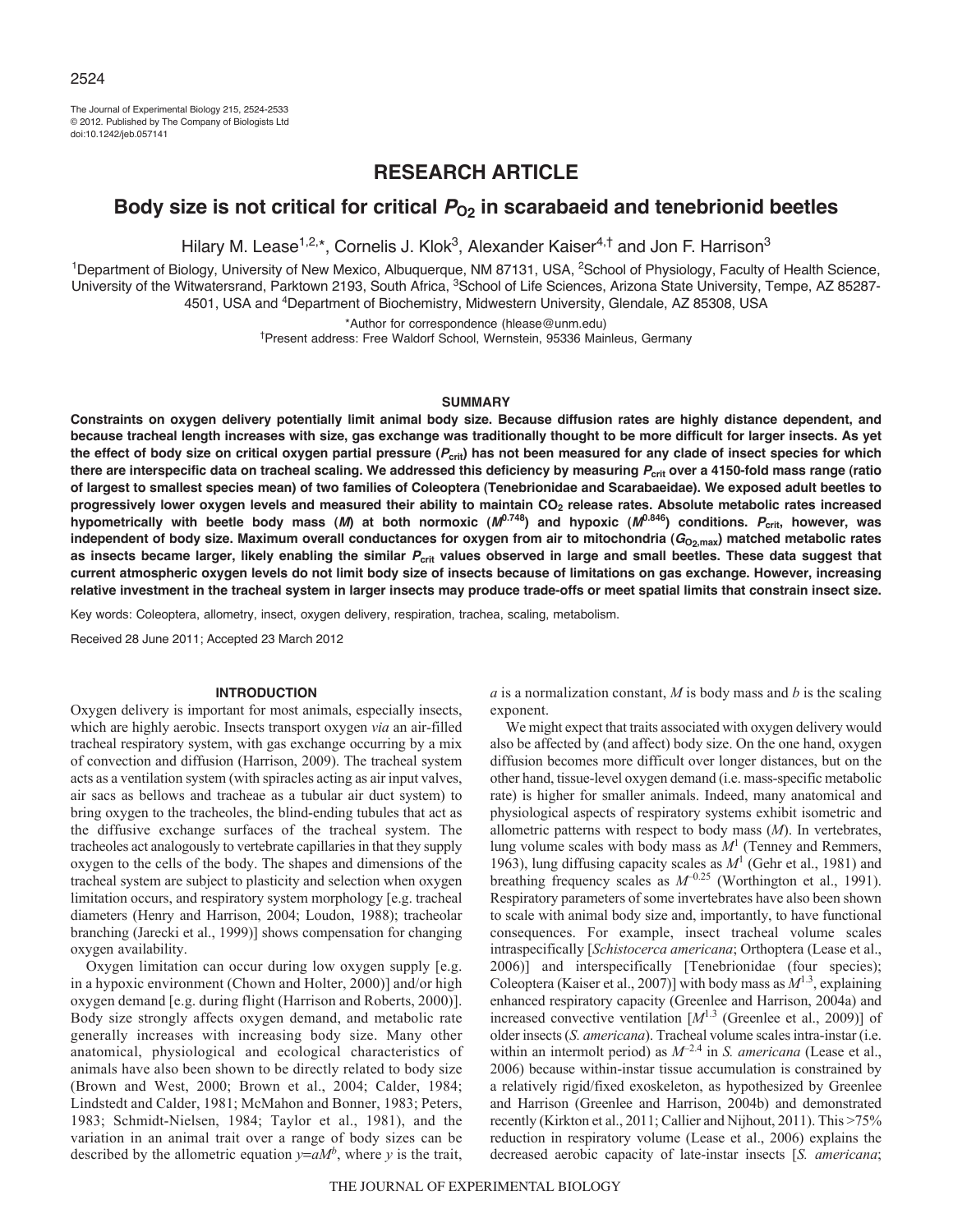Orthoptera (Kirkton et al., 2005; Kirkton et al., 2011)] and can also lead to oxygen limitation that triggers the molting process itself [Manduca sexta; Lepidoptera (Callier and Nijhout, 2011)]. Additionally, insect maximal tracheal system conductance scales interspecifically as  $M^{0.7}$  [Orthoptera, 23 species from five families (Greenlee et al., 2007)]. When considered in conjunction with the hypermetric scaling of orthopteran tracheal volume and convection  $-M^{1.3}$  (Lease et al., 2006; Greenlee et al., 2009) – these data support the idea that the matching of metabolic function to tissue needs requires more respiratory system volume and convection in larger insects.

One way to test the respiratory capacity of an organism is to determine the animal's critical oxygen partial pressure (critical  $P_{O_2}$ , or  $P_{\text{crit}}$ ). This is the lowest  $P_{\text{O2}}$  that an animal can tolerate without compromising its metabolic capacity (Greenlee and Harrison, 2004a; Greenlee et al., 2007; Harrison et al., 2006; Kam and Lillywhite, 1994; Yeager and Ultsch, 1989). Insects are quite tolerant of hypoxic and anoxic conditions compared with vertebrates (Schmitz and Harrison, 2004), and generally have low  $P_{\text{crit}}$  values [1–5kPa (Greenlee and Harrison, 2004a; Klok et al., 2010)]. Insect *P*crit can be affected by respiratory system type (Schmitz and Harrison, 2004), temperature (Woods and Hill, 2004), ontogeny (Greenlee and Harrison, 2004b) and activity (reviewed by Harrison et al., 2006; Schmitz and Harrison, 2004). The pattern for how the *P*crit for CO2 release rate is related to body size seems to vary among insects. P<sub>crit</sub> decreased with increasing body mass across developmental stages of the grasshopper *S. americana* (Greenlee and Harrison, 2004a), and appears to decrease with advanced life stage across developmental stages of the blowfly *Phormia regina* (Diptera) (Keister and Buck, 1964); however, it was constant across instars during the development of the caterpillar *M. sexta* (Greenlee and Harrison, 2005). In the only prior interspecific comparison,  $P_{\text{crit}}$ was found to be independent of body mass for grasshoppers (Greenlee et al., 2007). We are aware of no data to date that show how  $P_{\text{crit}}$  varies with size among adults of a single species of insects, although in amphibians  $P_{\text{crit}}$  was found to increase with increasing body size in *Siren lacertina* (Ultsch, 1974) and to not be significantly correlated with body size in the frog *Rana muscosa* (Bradford, 1983).

Here we investigate  $P_{\text{crit}}$  and maximal overall conductance from air to mitochondria  $(G_{O_2, max})$  in the only group of insects for which there are currently interspecific data on tracheal scaling – Coleoptera (Kaiser et al., 2007). We test the general hypothesis that the respiratory capacities of larger beetles will match their increased needs for oxygen delivery. More specifically, we predict that like many vertebrates and invertebrates, larger coleopterans will have increased absolute metabolic rates, and that metabolic rate will scale hypometrically with body mass (scaling with a slope of less than 1 on a log-log plot). Second, we predict that  $G_{O_2, max}$  will scale with a slope similar to that of metabolic rate, and that  $P_{\text{crit}}$  will be similar for large and small animals. Alternatively, if oxygen delivery becomes more difficult as animals increase in size,  $G_{O2, \text{max}}$  will increase less strongly with size than metabolic rates, and *P*<sub>crit</sub> will be higher for larger animals.

Finally, we predict that evolutionary history and life history traits may alter these relationships. In this study, the scarabaeid species were all flying species whereas the tenebrionid species were mostly non-flying species. We therefore expect these two families to exhibit different resting metabolic rates (Reinhold, 1999; Chown et al., 2007; Riveros and Enquist, 2011), and potentially different gas exchange requirements. Specifically, we predict that the higher metabolic capacities of Scarabaeidae associated with flight (Niven and Scharlemann, 2005) and the possession of air sacs (Harrison, 2009; Kaiser et al., 2007) might enable lower  $P_{\text{crit}}$  values and higher *G*O2,max. To test these predictions, we investigate the effect of body size on normoxic and hypoxic  $CO_2$  release rates,  $P_{\text{crit}}$  and  $G_{O_2,\text{max}}$ for 14 species of the order Coleoptera from two families, Tenebrionidae and Scarabaeidae.

## **MATERIALS AND METHODS Animals**

Adult beetles were obtained by collection in the field (Mojave Desert, CA; Sonoran Desert, AZ; Chihuahuan Desert, AZ; Magdelena and San Mateo Mountains, NM; Chiricahua and Superstition Mountains, AZ) and by purchase from biological supply companies (Hatari Invertebrates, AZ, USA; Carolina Biological Supply, Burlington, NC, USA). This sample included 96 individuals (14 species) from two families of Coleoptera: Tenebrionidae and Scarabaeidae (Table 1).

The tenebrionid species were analyzed in June 2006, and the scarabaeid species in September 2006. Tenebrionidae were collected and housed under laboratory conditions up to several months prior to experimental analyses. Because of shorter adult lifespans compared with the Tenebrionidae, the Scarabaeidae were collected or purchased within 1–2weeks of experimental analysis. Food (apple, cereal or dung) was removed from animals >1h before experimental analyses to minimize specific dynamic action. However, it should be recognized that neither metabolic rate nor the fuel utilized are likely in steady-state conditions within our experiments. Water was given *ad libitum* to animals until experimental analysis, but was not present during the experiment itself; thus animals were slowly, but only slightly, dehydrating.

Animals were weighed on a Mettler MX5 micro-balance (±0.001mg; Mettler Toledo, Columbus, OH, USA). Mass was determined for each animal before and after hypoxic exposure to account for water loss during the experiment, and the mean of these two masses is reported. Fresh body mass of all animals ranged from 1.32 to 5444.85mg (species means from 1.7 to 4444mg; Table1).

## **Flow-through respirometry**

Animals were placed in a 60, 10 or 1ml syringe modified into a flow-through respirometry chamber using  $CO<sub>2</sub>$ -impermeable plastic tubing. We adjusted syringe size to animal body size (Table2) to minimize variation of chamber time constants. The tips of the syringes were packed with glass wool to prevent animal escape. Syringes were enclosed to reduce stimulation of phototactic movement, and were maintained at 25±1°C using a water bath or temperature cabinet (PTC-1 Peltier cabinet, Sable Systems, Las Vegas, NV, USA). Locomotor activity and loco-static behavior were not recorded during the experiment.

We equilibrated each beetle in its chamber to experimental conditions for more than 10min, with tubings open to room air, followed by ventilation with normoxic air for 15 to 20min, which flushed CO<sub>2</sub> buildup from the animal chamber. After equilibration, chambers were connected to the analyzers and perfused with sample gas continually while the oxygen content of sample gas was changed. Each beetle was exposed to nine or 10 different partial pressures of atmospheric oxygen (21, 10, 5, 4, 3, 2, 1, 0.5 and 0kPa  $O_2$  plus 7.5 kPa  $O_2$  for Scarabaeidae). Animals were exposed to each  $P_{O2}$  in descending order for 15 min. This prevented metabolic rate increases caused by prior hypoxic exposure (Greenlee and Harrison, 1998). After exposure to anoxia, sample gas was restored to normoxia to determine whether animals survived and whether normoxic metabolic rates were recovered. Each experimental run lasted for 5 to 8h.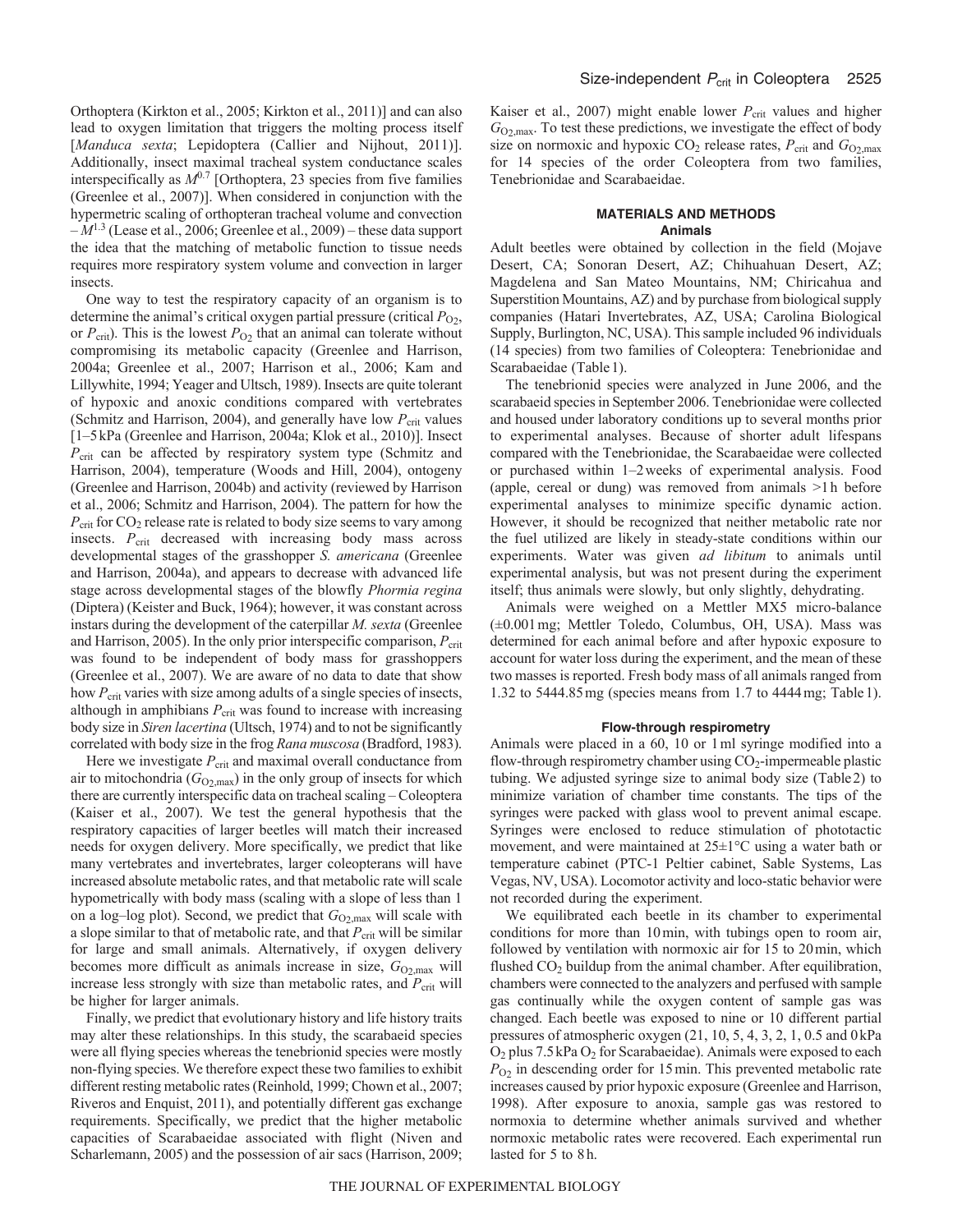| Į                                               |  |
|-------------------------------------------------|--|
|                                                 |  |
|                                                 |  |
| ייי בין בישר בין בין בין בין בין בין בין ב<br>i |  |
|                                                 |  |
|                                                 |  |
| ׇ֚֓֡<br>ı                                       |  |
|                                                 |  |
|                                                 |  |
| 55                                              |  |
|                                                 |  |
| watan ama                                       |  |
|                                                 |  |
| J<br>)<br>ا                                     |  |
|                                                 |  |
|                                                 |  |
|                                                 |  |
| I                                               |  |

abl<sub>.</sub>

|                                                                        |                   |               |               |                        |               |                  | CO <sub>2</sub> produced (umolCO <sub>2</sub> h <sup>-1</sup> ) |                  |                   |                  |                      |                |                   |
|------------------------------------------------------------------------|-------------------|---------------|---------------|------------------------|---------------|------------------|-----------------------------------------------------------------|------------------|-------------------|------------------|----------------------|----------------|-------------------|
|                                                                        | Mass (mg)         | 0kPa          | $0.25$ kPa    | $0.50$ kPa             | 0.75kPa       | 1kPa             | 2 <sub>kPa</sub>                                                | 3 <sub>kPa</sub> | 4 <sub>kPa</sub>  | 5kPa             | $7.5$ <sub>kPa</sub> | 10kPa          | 21 <sub>kPa</sub> |
| enebrionidae:                                                          |                   |               |               |                        |               |                  |                                                                 |                  |                   |                  |                      |                |                   |
| Tribolium castaneum                                                    | $1.70 + 0.04$     | $0.02 + 0.00$ |               | $0.04 + 0.00$          |               | $0.04 + 0.00$    | $0.06 + 0.00$                                                   | $0.06 + 0.00$    | $0.07 + 0.01$     | $0.07 + 0.00$    |                      | $0.07 + 0.01$  | $0.08 + 0.01$     |
| Tenebrio molitor                                                       | $117.47 \pm 7.01$ | $0.96 + 0.09$ | $1.01 + 0.04$ | $1.64 + 0.21$          | $2.11 + 0.23$ | $1.81 + 0.13$    | $3.01 + 0.28$                                                   | $3.61 + 0.45$    | $3.83 + 0.43$     | $49 + 0.47$      |                      | $5.20 + 0.55$  | $5.31 + 0.65$     |
| Eleodes obsoletus porcatus                                             | 293.62±27.25      | 1.01          | 1.77          | $1.45 + 0.13$          | $2.04 + 0.21$ | $.56 + 0.41$     | $2.44 + 0.35$                                                   | $2.40 + 0.39$    | $3.73 + 0.78$     | $.12 + 0.85$     |                      | $4.08 + 0.76$  | $2.86 + 0.46$     |
| Cryptoglossa muricata                                                  | 494.19±37.18      | $1.47 + 0.22$ |               | $2.11 + 0.27$          | $2.79 + 0.60$ | $2.65 + 0.39$    | $3.59 + 0.49$                                                   | $3.71 + 0.54$    | $3.60 + 0.59$     | $3.76 + 0.46$    |                      | $3.16 + 0.51$  | $2.42 + 0.38$     |
| Eleodes longicollis                                                    | 709.66            | 2.19          |               | 3.49                   |               | 4.81             | 7.73                                                            | 7.45             | 7.22              | 8.63             |                      | 4.54           | 4.35              |
| Eleodes armatus                                                        | 872.70±203.20     | 3.34          | 4.74          |                        | 4.34±0.78     | $5.25 \pm 1.01$  | $6.35 + 1.56$                                                   | $8.04 + 2.18$    | $8.58 + 2.15$     | $6.33 \pm 1.18$  |                      | $5.99 + 1.44$  | $6.36 + 1.84$     |
| Eleodes obscurus                                                       | 409.29±38.42      | $6.11 + 0.64$ | $8.37 + 0.90$ |                        | $9.37 + 0.99$ | $10.60 \pm 1.62$ | $13.12 \pm 1.12$                                                | $15.05 \pm 1.36$ | $18.12 + 2.28$    | 21.64±3.79       |                      | 27.40±6.12     | $28.29 + 7.22$    |
| Scarabaeidae:                                                          |                   |               |               |                        |               |                  |                                                                 |                  |                   |                  |                      |                |                   |
| Aphodius sp. 1                                                         | $5.01 + 0.69$     |               | $0.08 + 0.03$ | $0.10 + 0.02$          |               | $0.10 + 0.03$    | $0.22 + 0.05$                                                   | $0.24 + 0.08$    | $0.23 + 0.07$     | $0.28 + 0.10$    | $0.25 + 0.09$        | $0.30 + 0.08$  | $0.18 + 0.06$     |
| Aphodius sp. 2                                                         | 6.14              |               | 0.03          | 0.06                   |               | 0.13             | 0.32                                                            | 0.43             | 0.48              | 0.53             | 0.46                 | 0.32           | 0.37              |
| Aphodius sp. 3                                                         | 28.16             |               | 0.87          | 1.15                   |               | 2.28             | 4.02                                                            | 4.40             | 5.08              | 5.08             | 5.25                 | 4.90           | 4.87              |
| Tomarus gibbosus                                                       | 309.21±25.34      |               | $2.41 + 0.25$ | $3.02 + 0.07$          |               | $4.90 + 0.95$    | $4.43 + 1.44$                                                   | $4.16 + 1.32$    | $3.89 + 0.69$     | $4.06 + 0.99$    | $3.92 + 1.03$        | $5.69 + 1.95$  | $2.94 + 0.35$     |
| Cotinis mutabilis                                                      | $915.24 + 50.03$  |               | $7.21 + 0.56$ | $8.57 + 0.33$          |               | $9.09 + 1.15$    | $10.33 \pm 1.43$                                                | $10.40 + 0.95$   | $10.67 + 0.99$    | $13.33 \pm 1.05$ | $15.44 \pm 2.58$     | $21.23 + 3.81$ | $19.02 + 2.16$    |
| Xyloryctes jamaicensis                                                 | 1252.61±144.58    |               | $9.41 + 35$   |                        | 14.84±5.09    | $22.33 + 5.51$   | 41.31±18.12                                                     | 40.04±17.73      | 44.52±29.60       | 44.97±31.80      | 42.18±29.58          | 39.29+25.77    | $36.33 + 22.87$   |
| Dynastes granti                                                        | 444.00±187.15     |               | 21.98±3.99    | $22.40 + 39$           |               | 53.82±12.78      | 103.21±24.16                                                    | $102.22 + 30.00$ | $94.36 \pm 18.99$ | 98.01±21.93      | 76.15±13.53          | 75.35±16.25    | $71.08 + 15.81$   |
| No standard errors are shown for species where there was no repetition |                   |               |               | (as species replicate) |               |                  |                                                                 |                  |                   |                  |                      |                |                   |

Gas mixtures were created by diluting dry,  $CO<sub>2</sub>$ -free air with  $N<sub>2</sub>$ . The ratio of air to  $N_2$  flow was controlled with a Tylan RO-28 mass flow controller and two Tylan FC-280 mass flow meters (Tylan General, San Diego, CA, USA). Air and  $N_2$  were mixed in a 1 liter glass container with a 10cm electrical fan, and pumped from the mixing container using a standard aquarium pump (up to  $1.51$  min<sup>-1</sup>). The air $-N_2$  mixture was split into three lines, each consisting of an Ascarite-packed 60 ml syringe, to scrub the air of residual  $CO<sub>2</sub>$ , an animal respirometry chamber (syringe) and a  $CO<sub>2</sub>$  analyzer (two LiCor Li-6252s and one Li-6262; LiCor, Lincoln, NE, USA). Flow rates  $(25-100 \text{ m} \cdot \text{min}^{-1})$  for the three lines were controlled by Brooks mass flow controllers and mass flow meters (Brooks Instruments, Hatfield, PA, USA); resolution of these flow meters is approximately 1% of the flow rate. The flow rates were adjusted to animal and chamber size (Table2). One of the lines was equipped with an Oxzilla (tenebrionids) or a FoxBox (scarabaeids)  $O_2$  analyzer (both Sable Systems) upstream of the animal chamber to measure/survey the set  $P_{O_2}$ . Baseline  $CO_2$  was measured before and after each experiment for each line with animal chambers excluded from the air flow, and baseline  $O_2$  was measured continuously throughout each experiment.

During the scarabaeid experiments, 0.1ml of water was injected approximately once per hour into the Ascarite scrubbing columns to minimize desiccation of animals during data collection. Increased humidity in desiccation-prone species (such as non-desert-adapted scarabaeids) reduces stress and therefore reduces the risk of stressinduced activity or metabolic rate artifacts (Hadley and Quinlan, 1993; Williams et al., 1998). This water addition elevated the humidity marginally (7% relative humidity at 25°C; to offset the desiccation potential of dry air), but the quantity of water added to the air was small enough to be considered negligible in terms of oxygen dilution. Oxygen was measured downstream of the humidifying columns.

Expedata software (Sable Systems) was used to record  $CO<sub>2</sub>$  $(\pm 0.2 \text{ p.p.m.})$ , temperature and  $\text{O}_2 (\pm 0.1\%)$  throughout experimental runs at a 1s sampling rate (Fig.1). At the completion of each experiment, a drift correction was performed (using Expedata software and baseline air) to adjust for any (linear)  $CO<sub>2</sub>$  drift that may have occurred over the course of the multi-hour experiment.

The LiCor analyzers were calibrated by flowing  $CO<sub>2</sub>$  standard gases (measured  $\pm 0.1$  p.p.m.) through the entire system as set up for the animal measurements, at the identical flow rates (and therefore chamber pressures) as when the animal measurements were performed. Ambient temperatures were also constant  $(\pm 1^{\circ}C)$ throughout the experiments. We used multiple calibration gases to confirm that the recorded output was linearly related to  $CO<sub>2</sub>$ concentration. Overall resolution of the  $CO<sub>2</sub>$  release rates was better than  $\pm 3\%$  of the measured rates (LiCor resolution of 1%, adjusted for flow rates and  $CO<sub>2</sub>$  concentrations of the smallest beetles), and equilibration times of combined animal chambers and tubing (~2.82ml; <40cm of Bev-A-Line tubing, 3mm inner diameter) are presented in Table2.

## **Determination of** *P***crit and** *G***O2,max**

Mean CO<sub>2</sub> release rate was determined for each animal, at each  $P_{O2}$ , averaged over a ~10 min period. If CO<sub>2</sub> release appeared cyclic or discontinuous, care was taken to ensure that the sample selection encompassed one or more complete cycles of CO<sub>2</sub> burst release. Individual  $P_{\text{crit}}$  values for  $CO_2$  release rate were then determined by statistically identifying the  $P_{O_2}$  at which  $CO_2$  release rate dropped. Because of a high variability in  $CO<sub>2</sub>$  release, we slightly modified Greenlee and Harrison's method of calculating  $P_{\text{crit}}$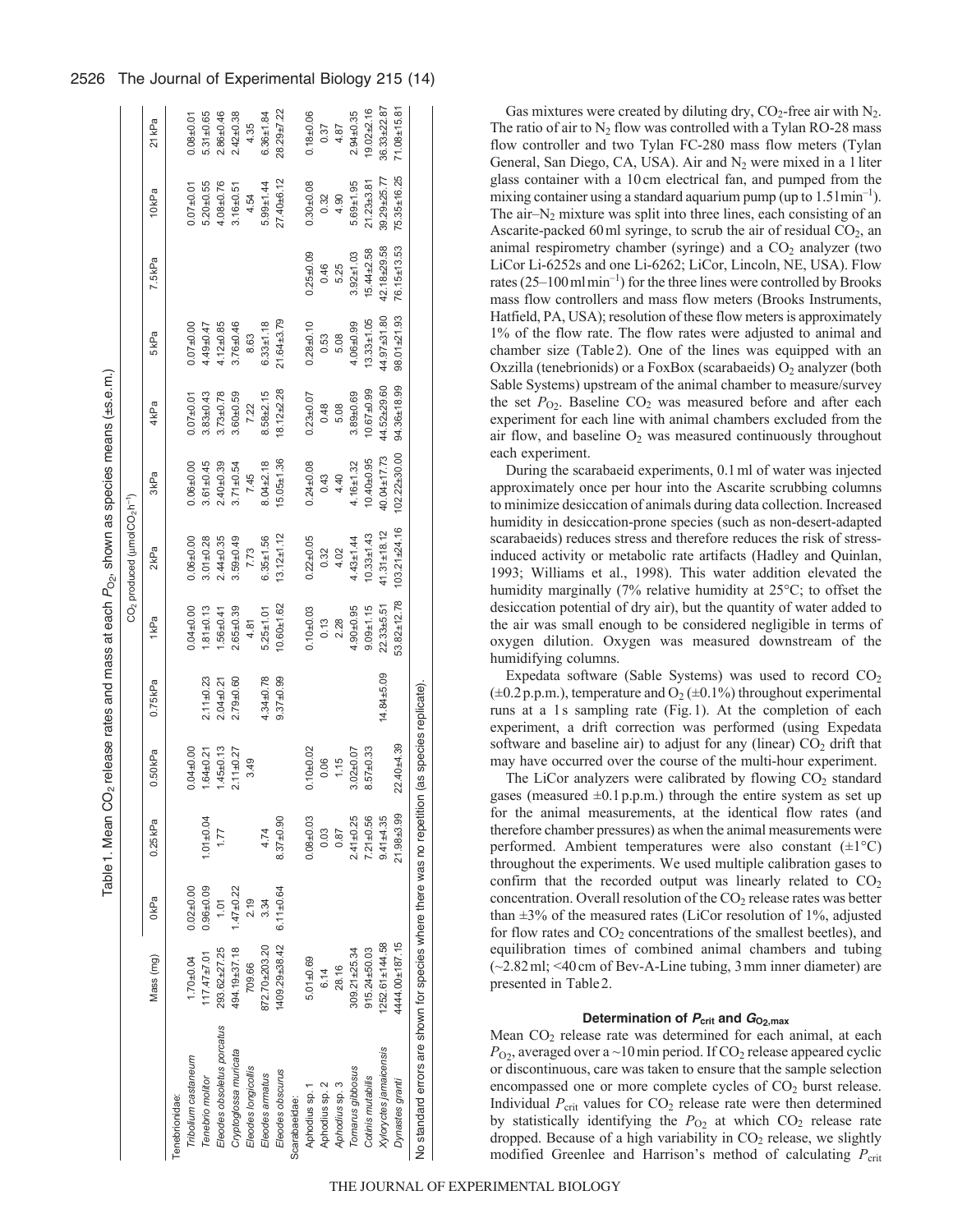| Table 2. Summary of sample size, flight capacity, body size, experimental parameters and critical $P_{O_2}$ values derived in this study |  |  |
|------------------------------------------------------------------------------------------------------------------------------------------|--|--|
|------------------------------------------------------------------------------------------------------------------------------------------|--|--|

|                                  | $N$ (CO <sub>2</sub> : | Type of    |         |         | Mass (mg) |        | Chamber   | Flow rate     | 95% Equilibrium |      |      | $P_{\text{crit}}$ (kPa) |        |
|----------------------------------|------------------------|------------|---------|---------|-----------|--------|-----------|---------------|-----------------|------|------|-------------------------|--------|
| Species                          | $P_{\text{crit}}$ )    | locomotion | Mean    | Min.    | Max.      | s.e.m. | size (ml) | $(ml min-1)$  | time (min)      | Mean | Min. | Max.                    | s.e.m. |
| Tenebrionidae                    |                        |            |         |         |           |        |           |               |                 |      |      |                         |        |
| Tribolium<br>castaneum           | 20:18                  | Volant     | 1.70    | 1.32    | 1.95      | 0.04   | 0.5       | 25.0          | 0.30            | 2.30 | 0.38 | 10.02                   | 0.73   |
| Tenebrio<br>molitor              | 15:15                  | Volant     | 117.47  | 77.24   | 173.39    | 7.01   | 9.0       | $43.5 - 50.0$ | 0.62            | 2.98 | 0.85 | 4.96                    | 0.40   |
| Eleodes<br>obsoletus<br>porcatus | 5:5                    | Non-flying | 293.62  | 199.67  | 341.38    | 27.25  | 9.0       | $43.5 - 50.0$ | 0.62            | 2.87 | 0.86 | 3.91                    | 0.56   |
| Cryptoglossa<br>muricata         | 12:11                  | Non-flying | 494.19  | 333.17  | 715.54    | 37.18  | 9.0       | $25.0 - 50.0$ | 1.09            | 1.17 | 0.09 | 2.00                    | 0.20   |
| Eleodes<br>longicollis           | 1:1                    | Non-flying | 709.66  | n.a.    | n.a.      | n.a.   | 9.0       | 25.0          | 1.09            | 1.93 | n.a. | n.a.                    | n.a.   |
| Eleodes<br>armatus               | 5:5                    | Non-flying | 872.70  | 525.20  | 1632.65   | 203.20 | 9.0       | $43.5 - 50.0$ | 0.62            | 1.57 | 0.74 | 3.10                    | 0.44   |
| Eleodes<br>obscurus              | 6:6                    | Non-flying | 1409.29 | 1291.15 | 1503.90   | 38.42  | 9.0       | $43.5 - 50.0$ | 0.62            | 2.28 | 0.20 | 4.93                    | 0.87   |
| Scarabidae                       |                        |            |         |         |           |        |           |               |                 |      |      |                         |        |
| Aphodius<br>sp. 1                | 6:5                    | Volant     | 5.01    | 2.85    | 7.65      | 0.69   | 0.5       | 25.0          | 0.30            | 0.91 | 0.25 | 2.12                    | 0.34   |
| Aphodius<br>sp.2                 | 1:1                    | Volant     | 6.14    | n.a.    | n.a.      | n.a.   | 0.5       | 25.0          | 0.30            | 2.11 | n.a. | n.a.                    | n.a.   |
| Aphodius<br>sp.3                 | 1:1                    | Volant     | 28.16   | n.a.    | n.a.      | n.a.   | 0.5       | 25.0          | 0.30            | 3.01 | n.a. | n.a.                    | n.a.   |
| Tomarus<br>gibbosus              | 5:2                    | Volant     | 309.21  | 277.38  | 370.31    | 25.34  | 9.0       | 50.0          | 0.54            | 0.73 | 0.45 | 1.01                    | 0.28   |
| Cotinis<br>mutabilis             | 6:6                    | Volant     | 915.24  | 819.02  | 1187.96   | 50.03  | 25.0      | 50.0          | 1.28            | 0.52 | 0.22 | 1.02                    | 0.11   |
| <b>Xyloryctes</b><br>jamaicensis | 3:3                    | Volant     | 1252.61 | 1001.73 | 1588.41   | 144.58 | 25.0      | 50.0          | 1.28            | 1.33 | 1.33 | 1.33                    | 0.00   |
| Dynastes<br>granti               | 10:8                   | Volant     | 4444.00 | 3788.30 | 5444.85   | 187.15 | 50.0      | 75.0          | 1.62            | 0.92 | 0.43 | 1.02                    | 0.07   |

(Greenlee and Harrison, 2004a), which utilizes the confidence intervals (CI) of  $CO<sub>2</sub>$  release.  $P<sub>crit</sub>$  values presented in this paper represent the  $P_{O_2}$  where: (1) mean  $CO_2$  release rate at  $P_{crit}$  drops below the lower 95% CI of CO2 release rate at the previous, higher  $P_{O2}$  and (2) mean  $CO_2$  release rate at any subsequent, more hypoxic  $P_{\text{O}2}$  did not rise above the mean  $\text{CO}_2$  release rate at the  $P_{\text{crit}}$ .

For approximately 10 individuals, we could not identify a  $P_{\text{crit}}$  with these criteria; in these cases, visual inspection of the original  $CO<sub>2</sub>$ release trace was used to identify the  $P_{\text{crit}}$ . Mean  $P_{\text{crit}}$  for each species was calculated by averaging the  $P_{\text{crit}}$  values for individuals. To calculate  $O_2$  consumption from  $CO_2$  release, a respiratory quotient (RQ) of 0.8 was used (Lighton, 1988). By dividing  $O_2$  consumption at the *P*crit by the *P*crit, we were able to estimate maximum conductance  $(\mu$ mol $O_2 h^{-1} kPa^{-1})$  for oxygen from the atmosphere to the oxygenconsuming tissues of the beetles  $(G_{O2, \text{max}})$  [first defined for an insect model by Kestler (Kestler, 1985)], based on the assumptions that spiracles are completely open, tracheolar fluid is removed and ventilation is maximized at  $P_{\text{crit}}$  (Greenlee and Harrison, 2004a). Under these conditions, it is plausible that the major resistance to gas exchange is in the liquid phase (from tracheoles to mitochondria), given the much higher capacitance and diffusion rates of oxygen in air compared with water (Kestler, 1985).

## **Statistical analyses**

Statistical analyses were conducted to determine whether there was a body size and/or phylogenetic effect on  $CO<sub>2</sub>$  release rate at normoxia,  $P_{\text{crit}}$  for CO<sub>2</sub> release rate, CO<sub>2</sub> release rate at anoxia and *G*O2,max. For this, we performed ordinary least squares (OLS) and standardized/reduced major axis (SMA) regression analyses of mean species values across all species examined, with family as a categorical value. We additionally conducted an independent contrast analysis in Mesquite (Maddison and Maddison, 2006) using the PDAP module (MESQUITE V1.12) and in R using the 'ape' package (Paradis et al., 2004) to make phylogenetic corrections. The topology of the phylogenetic tree was constructed using previously published work (Doyen and Tschinkel, 1982; Kaiser et al., 2007; Mestrovic et al., 2006; Smith et al., 2006) and consultation with Dr Kelly Miller (Museum of Southwestern Biology, University of New Mexico, Albuquerque, NM, USA) and Dr Clarke Scholtz (Department of Zoology and Entomology, University of Pretoria, Gauteng, South Africa). To test for the influence of phylogenetic effects, we performed OLS and SMA line-fits on independent contrasts using normalized branch lengths. To control the influence of phylogenetic relationships, we repeated the analysis with branch lengths set equal to one and haphazardly altered positions of individual species within the phylogenetic tree. We additionally tested for potential within-species size effects by analyzing the regression functions of  $P_{\text{crit}}$  on size within the species for which we had sufficient specimens.

## **RESULTS**

## **Scaling of normoxic CO2 release rates**

 $CO<sub>2</sub>$  release during normoxia (21 kPa $O<sub>2</sub>$ ) was independent of phylogenetic relationship  $(t=-0.39, P>0.5)$ , but was significantly correlated with body mass  $(t=6.36, P<0.005)$ . OLS regression analysis revealed that absolute metabolic rate (MR) scaled with body mass (*M*) for Tenebrionidae (MR= $0.06M^{0.73\pm0.14}$ ;  $r^2$ = $0.84$ , *P*= $0.004$ ), Scarabaeidae (MR= $0.09M^{0.78\pm0.13}$ ;  $r^2=0.88$ ,  $P=0.002$ ) and all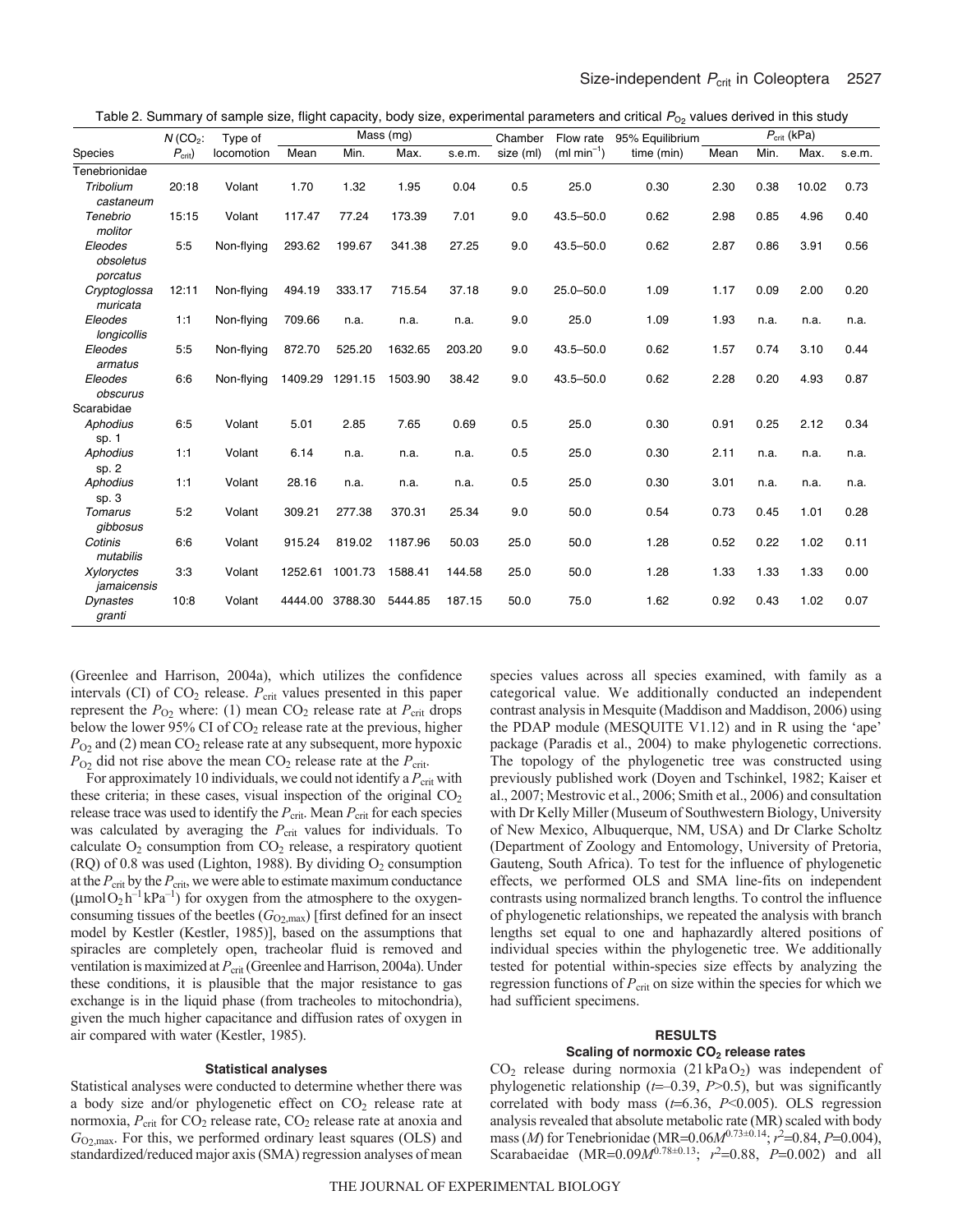2528 The Journal of Experimental Biology 215 (14)



Fig. 1. Sample traces of  $CO<sub>2</sub>$  release rates during progressive decrease in oxygen partial pressure (P<sub>O2</sub>) exposure for two individual beetles (top: *Eleodes obsoletus porcatus*; bottom: *Dynastes granti*) at 25°C. *P*<sub>O2</sub> ranged from 21 to  $0 \text{ kPaO}_2$  for each animal, and  $CO_2$  release rates varied with body size and species (see Table 1 for typical values). Flow rates varied from 25 to 100 ml min<sup>-1</sup>, and  $CO_2$  ( $\pm$ 1 p.p.m.) and  $O_2$  ( $\pm$ 0.1%) were recorded throughout, and depend on ambient temperature and pressure changes and on vapor pressure after humidification.

Coleoptera (MR=0.08 $M^{0.75\pm0.10}$ ;  $r^2$ =0.83,  $P$ <0.00; Fig.3, Tables 1, 3). None of these slopes were statistically distinguishable from  $M^{0.75}$ . Because the scaling relationship was not significantly different between tenebrionid and scarabaeid beetles, we analyzed the influence of phylogenetic relationships for all species using a phylogenetic tree that included both families (Fig. 2). SMA regression analysis on phylogenetically independent contrasts (PICs)  $(MR=0.12M^{1.04}$ ; 95% CI=0.73–1.48) was not significantly different from OLS regression analysis (MR=0.08 $M^{0.75}$ ; Fig. 3, Table 3). Mass dependence of normoxic  $CO<sub>2</sub>$  release was higher (i.e.  $CO<sub>2</sub>$  release scaled steeper with body mass) in scarabaeid beetles (MR= $M^{1.05\pm0.22}$ ;  $r^2$ =0.82) than tenebrionid beetles (MR= $M^{0.89\pm0.20}$ ;  $r^2$ =0.80) when phylogenetically corrected at the level of family (OLS on PIC, forced through zero), though this difference was not statistically significant. Please note that animal activity was not measured during this experiment and our data for normoxic CO<sub>2</sub> release are therefore not standard resting measurements of metabolic rate.

#### **Effects of hypoxia on CO2 release rate patterns**

The general tendency across individuals (not shown), species (Fig.4, Table1) and families (Fig.5) of Coleoptera was for mean  $CO<sub>2</sub>$  release to decrease as  $P<sub>O2</sub>$  decreased. However, the pattern of decreased CO<sub>2</sub> release rates varied considerably between individuals, species and families. In some species, moderate hypoxia stimulated elevated CO2 release rates, perhaps because of stimulation of escape behavior (e.g. *Cryptoglossa muricata* and *Eleodes armatus*; Fig.4A). For individuals, the reaction to hypoxia was even more variable (Fig. 1), with frequent cases of increases and decreases in  $CO<sub>2</sub>$  release rate within the same animal at sequentially decreasing  $P_{O2}$ . This individual variation was more pronounced in some species than others, as illustrated by the size of the standard error bars in Fig.4 (e.g. *Tribolium castaneum versus Dynastes granti*).

There were also some differences between Coleopteran families with respect to  $CO<sub>2</sub>$  release patterns. Scarabaeid species had significantly higher  $CO<sub>2</sub>$  release rates than tenebrionid species at every  $P_{O2}$  (ANCOVA with CO<sub>2</sub> release rate as a dependent variable, mass as a covariate, and family and  $P<sub>O2</sub>$  as categorical predictors,  $P=0.01$ ; Fig. 5). Tenebrionid species tended to decrease mean  $CO<sub>2</sub>$ release rates upon hypoxic exposure (Fig. 5), though the  $P_{O2}$ triggering the drop varied between species (e.g. *Eleodes obscurus* dropped at ~5kPaO2, while *T. castaneum* had a slight drop at  $5kPaO<sub>2</sub>$ , but then a more prominent drop at  $\sim$ 2kPaO<sub>2</sub>; Fig. 4A). Scarabaeid species, in contrast (Fig.5), showed a tendency to increase average  $CO<sub>2</sub>$  release rates upon initial exposure to hypoxic conditions (e.g. *D. granti* at  $\sim$ 5kPaO<sub>2</sub>, *Aphodius* sp. 1 at  $\sim$ 10kPaO<sub>2</sub>; Fig. 4B), followed by a decrease in average  $CO<sub>2</sub>$  release rate upon exposure to a lower  $P_{O2}$  (~2kPaO<sub>2</sub> for both species; Fig. 4B). The

Table 3. Comparison of the allometric scaling of mean CO<sub>2</sub> release rates at normoxia (21 kPaO<sub>2</sub>) and anoxia (0 kPaO<sub>2</sub>), critical *P*<sub>O2</sub> (*P*<sub>crit</sub>) and maximum overall conductances from air to mitochondria (*G*<sub>O2,max</sub>) regressed on mean fresh mass (log CO<sub>2</sub> release *versus* log mass) of beetles using ordinary least squares (OLS) and standardized major axis (SMA) regression analyses

| Regression type                 | Treatment                           | Slope             | Intercept          | <b>MSE</b> offset | $r^2$ | P       |
|---------------------------------|-------------------------------------|-------------------|--------------------|-------------------|-------|---------|
| <b>OLS</b>                      | CO <sub>2</sub> release at normoxia | $0.748 + 0.097$   | $-1.111 + 0.239$   | 0.077             | 0.833 | < 0.001 |
|                                 | CO <sub>2</sub> release at anoxia   | $0.846 \pm 0.069$ | $-1.816\pm0.169$   | 0.015             | 0.927 | < 0.001 |
|                                 | $P_{\text{crit}}$ for $CO2$ release | n.s.              | n.s.               |                   | 0.100 | 0.265   |
|                                 | $G_{\rm O_2,max}$                   | $0.780 + 0.077$   | $-1.269 + 0.190$   | 0.054             | 0.895 | < 0.001 |
| OLS on phylogenetic independent |                                     |                   |                    |                   |       |         |
| contrasts forced through 0      | CO <sub>2</sub> release at normoxia | $0.961 \pm 0.143$ | 0                  |                   | 0.791 | < 0.001 |
|                                 | CO <sub>2</sub> release at anoxia   | $0.938 + 0.103$   | 0                  |                   | 0.874 | < 0.001 |
|                                 | $P_{\text{crit}}$ for $CO2$ release | n.s.              | n.s.               |                   | 0.001 | 0.907   |
|                                 | $G_{\rm O2,max}$                    | $0.883 + 0.089$   | 0                  |                   | 0.892 | < 0.001 |
| SMA on phylogenetic independent |                                     |                   |                    |                   |       |         |
| contrasts                       | CO <sub>2</sub> release at normoxia | 1.039±0.158       | $-0.934+0.063$     | 0.117             | 0.706 | < 0.001 |
|                                 | CO <sub>2</sub> release at anoxia   | $1.010+0.123$     | $-0.978 \pm 0.046$ | 0.105             | 0.825 | < 0.001 |
|                                 | $P_{\text{crit}}$ for $CO2$ release | n.s.              | n.s.               |                   | 0.021 | 0.640   |
|                                 | $G_{\rm O_2,max}$                   | $0.942 \pm 0.108$ | $-0.966 \pm 0.039$ | 0.108             | 0.850 | < 0.001 |

Regressions were conducted on species means for CO<sub>2</sub> release rates, which were calculated from average CO<sub>2</sub> release rates for each individual at each P<sub>O2</sub>, and on species means of *P<sub>crit</sub>* and  $G_{O_2,max}$ , which were calculated from individual *P<sub>crit</sub>* and  $G_{O_2,max}$  values. Metabolic scaling equation (MSE) offsets indicate scaling intercepts in µmol CO<sub>2</sub> h<sup>-1</sup> (i.e. not logged), and reflect CO<sub>2</sub> release rates,  $P_{\rm crit}$  and  $G_{\rm O2,max}$  of a 1 mg insect. Slope and intercept values are means  $\pm$  s.e.m.

n.s., not significant.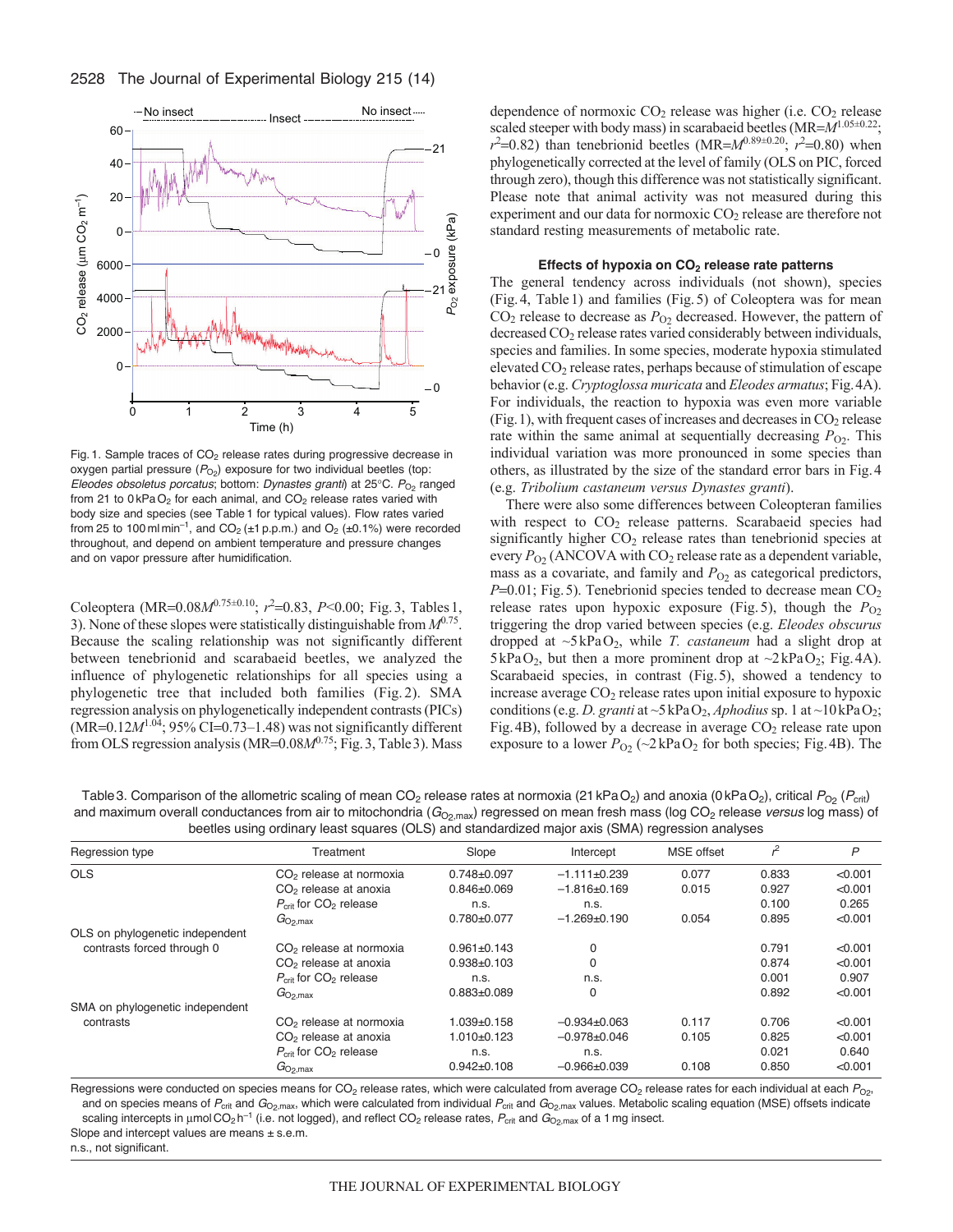

Fig. 2. Phylogenetic tree used in the independent contrast analysis. Asterisks indicate uncertainty in branch lengths at the base of each Coleopteran family. The analyses presented in this paper were conducted with  $*=1$ , although  $*=50$  was also tested (data not shown) with no change in significance. Images used with permission from Mike Quinn, TexasEnto.net.

effect of  $P_{O2}$  on CO<sub>2</sub> release rates was significant for both families  $(P=0.03)$ , although the difference in release patterns between the families was not significant (ANCOVA with  $CO<sub>2</sub>$  release rate as a dependent variable, mass as a covariate, and family and  $P_{O2}$  as categorical predictors,  $P > 0.5$  for family  $\times P_{O_2}$ ).

## Effect of anoxia on the CO<sub>2</sub> release rate scaling

The effect of body mass on  $CO<sub>2</sub>$  release rates during normoxia  $(21kPaO<sub>2</sub>)$  and anoxia  $(0kPaO<sub>2</sub>)$  was compared using OLS on species means (i.e. phylogenetically uncorrected), OLS on PIC, and SMA on PIC (Table 3). During both normoxia and anoxia,  $CO<sub>2</sub>$ release rate scaled with body size, but to different degrees depending on the oxygen exposure and the type of statistical analysis. Scaling coefficients again tended to be slightly higher when phylogenetically corrected than when uncorrected (e.g. *b*=0.94 *versus* 0.85 for anoxic conditions; Table3), although these differences were not statistically significant. Scaling coefficients for  $CO<sub>2</sub>$  release were higher in normoxic conditions compared with anoxic conditions when phylogenetically corrected, although in contrast slopes were higher in anoxic conditions compared with normoxic conditions when analyzed without phylogenetic correction (Table3). However, regardless of analysis type, the scaling intercept for  $CO<sub>2</sub>$  release was lower for anoxic than normoxic conditions, and this pattern was consistent across all Coleoptera (Table3) and within each family (data not shown). The effect of  $P_{O_2}$  on  $CO_2$  release rate was significant (ANCOVA with CO<sub>2</sub> release rate as a dependent variable, mass as a covariate and  $P_{O2}$  as a predictor,  $F_{11,127}$ =2.39,  $P=0.01$ ).

## Effects of family and mass on  $P_{\text{crit}}$

The mean  $P_{\text{crit}}$  for  $CO_2$  release rate for each beetle species examined in this study was  $\leq$ 3 kPa O<sub>2</sub> (Fig. 4, Table 2), and across all species was 1.76kPa  $O_2$ . Some species had a relatively higher  $P_{\text{crit}}$  than others (e.g. *Eleodes obsoletus porcatus versus Tomarus gibbosus*; Fig.4A,B). The mean  $P_{\text{crit}}$  for scarabaeid beetles (1.36kPa) was lower than that for tenebrionid beetles (2.16kPa), but this difference



Fig. 3. Mean  $CO_2$  release rates (umol  $CO_2$  h<sup>-1</sup>; averaged across all individuals tested) at normoxia as a function of mean fresh mass (mg; log–log plot) for tenebrionid (filled circles) and scarabaeid species (open circles) examined in this study. The slope is shown as ordinary least squares regression analysis on species means.

was not statistically significant (ANOVA with *P<sub>crit</sub>* as dependent variable and family as predictor,  $F_{1,12}=3.601$ ,  $P=0.082$ ). This lack of significance may be attributable to low statistical power because of the small sample size  $(N=7)$  for each family). However, the variance in  $P_{\text{crit}}$  values did differ significantly between the two coleopteran families examined. Specifically, tenebrionid beetles showed a wider range of  $P_{\text{crit}}$  values than did scarabaeid beetles (two-sample  $F$ -test for variance,  $P=0.01$ ; also see Fig.6, top graphs *versus* bottom).

*P*crit was independent of body size both across and within beetle families (Fig.7). There was no significant effect of beetle body size on  $P_{\text{crit}}$  regardless of whether data were phylogenetically corrected and analyzed at the level of coleopteran order (SMA on PIC; *P*>0.5) or family (SMA on PIC; tenebrionid *P*>0.5, scarabaeid *P*>0.5), or whether they were analyzed across coleopteran order prior to phylogenetic correction (OLS; *P*>0.5). In addition, when *P*<sub>crit</sub> was examined intraspecifically, it again appears to be independent of body size. No scaling relationship between body size and  $P_{\text{crit}}$ occurred within any one taxon (Fig.6).

## Effects of family and mass on  $G_{O2, max}$

*G*O2,max was independent of phylogenetic relationship (*t*–1.62,  $P$ >0.5), but was significantly correlated with body mass ( $t$ =12.82, *P*<0.005). As beetle body size increased,  $G_{O2, \text{max}}$  increased hypometrically, with specific exponents and intercepts again dependent on the method used to fit the line (e.g. OLS,  $G_{O_2, \text{max}} = 0.05 M^{0.78}$  *versus* SMA on PIC,  $G_{O_2, \text{max}} = 0.01 M^{0.94}$ ; 95%  $CI=0.73-1.21$ ; Table 3).

The mass dependence of  $G_{O2, max}$  was similar for scarabaeid and tenebrionid beetles regardless of whether analyzed as species averages (OLS: tenebrionid,  $G_{O2, \text{max}} = 0.03 M^{0.79}$ ,  $r^2 = 0.95$ ; scarabaeid,  $G_{\text{O2,max}}$ =0.08 $M^{0.81}$ ,  $r^2$ =0.98) or phylogenetically corrected at the level of family (OLS on PIC, forced through zero: tenebrionid,  $G_{O_2,\text{max}} = M^{0.88}$ ,  $r^2 = 0.90$ ; scarabaeid,  $G_{O_2,\text{max}} = M^{0.90}$ ,  $r^2 = 0.92$ ). The slopes of both of these relationships overlapped  $M^{0.75}$  (for tenebrionid  $G_{O2, \text{max}}$ , 95% CI=0.34–1.59; for scarabaeid  $G_{O2, \text{max}}$ , 95%  $CI=0.63-1.25$ ).

#### **DISCUSSION**

In this study we examined  $P_{\text{crit}}$  in conjunction with insect body size, and thus simultaneously assessed the net outcome of several supply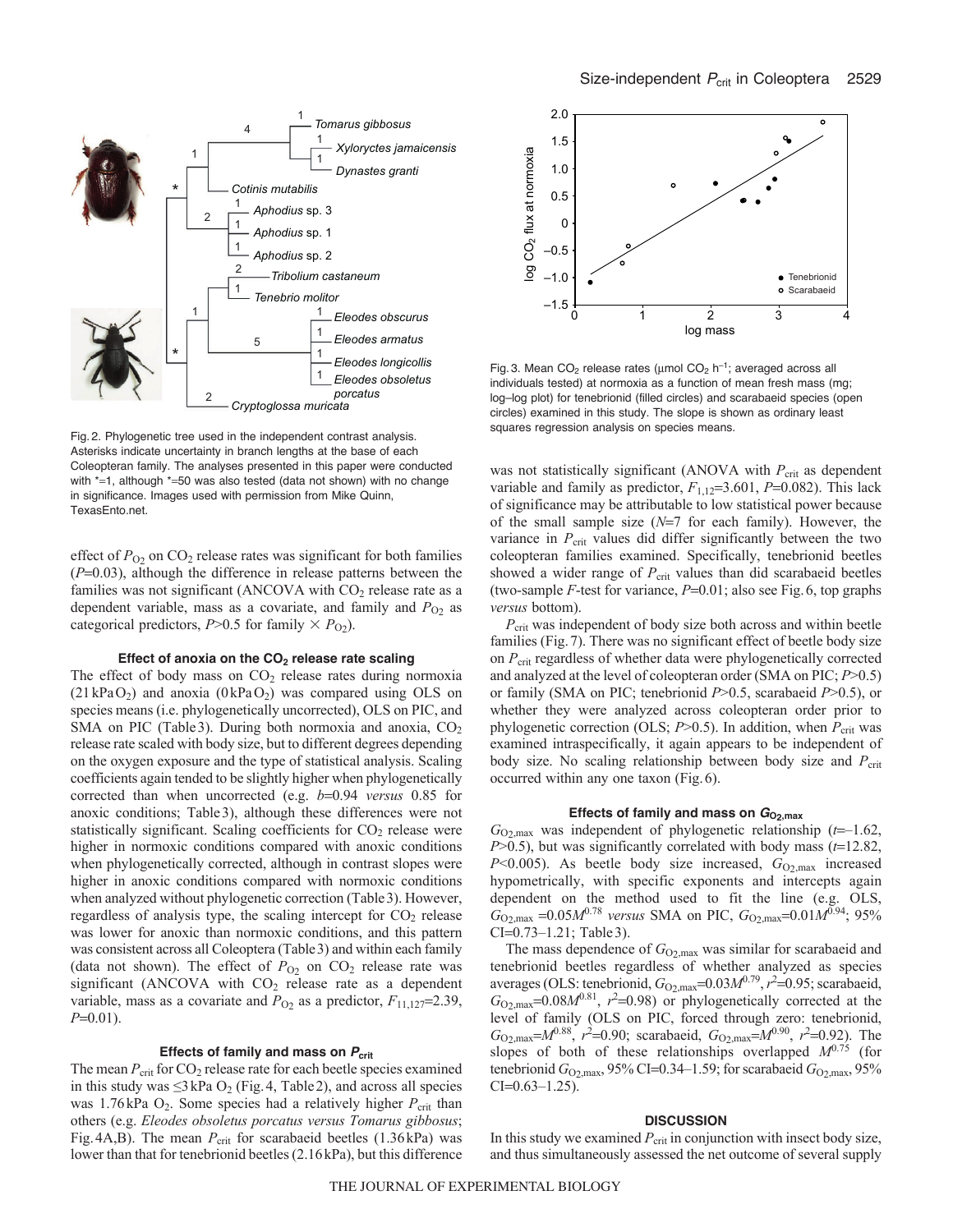

Fig. 4. Mean CO<sub>2</sub> release rates (averaged across all individuals tested) *versus P*<sub>O2</sub> for each species of (A) tenebrionid and (B) scarabaeid. Bars indicate standard errors; data points with no error bars indicate species with no replication. Mean critical  $P_{\text{O}_2}$  values are indicated with a red arrow. The species are ordered based on body mass.

and demand trade-offs that might affect insect oxygen limitation: increased oxygen demand (due to increased body size), decreased mass specific oxygen demand (due to increased body size), potentially increased oxygen supply (due to increased convective capacity from larger tracheal volumes) and potentially decreased oxygen supply (due to decreased diffusive capacity over longer tracheal lengths). Our data show that the capacity of the insect respiratory system matches oxygen needs across a large range of masses. Metabolic rates and tracheal conductances scaled similarly with size, and  $P_{\text{crit}}$  was size-independent, whether examined within species, across species within families or across the two tested beetle families.

Normoxic metabolic rates of beetles increased hypometrically  $(M^{0.75}$  OLS, but  $M^{1.04}$  SMA on PIC) with respect to beetle body size in our study, and did so with interspecific exponents similar to those in the published literature for insects  $[M^{0.\overline{8}2}$  OLS, but  $M^{0.75}$ phylogenetic generalized least squares (Chown et al., 2007)] and for beetles [*M*<sup>0.66</sup> OLS, but *M*<sup>0.73</sup> SMA (Riveros and Enquist, 2011)] despite the hypermetric scaling of the dimensions of the insect respiratory system (Lease et al., 2006; Kaiser et al., 2007; Greenlee et al., 2009). The scarabaeid scaling of metabolic rate in our study  $(M^{0.78})$  was higher than that reported in the scientific literature  $[M^{0.54}]$ (Riveros and Enquist, 2011)], and our tenebrionid scaling exponent  $(M^{0.73})$  fell between previously reported values of  $M^{0.68}$  (Riveros and Enquist, 2011),  $M^{0.94}$  (Lighton and Fielden, 1995) and  $M^{1.06}$ (Duncan et al., 2002) (all OLS). These slope similarities occurred despite the fact that the intention of the present study was to achieve a baseline CO2 release rate against which to index metabolic decline during oxygen limitation respirometry, so our normoxic CO<sub>2</sub> release rate measurements were for a truncated period of time compared with those of studies focused on measurement of resting metabolic rates.

All beetles investigated in this study showed a general decrease in mean  $CO_2$  release rate as  $P_{O2}$  decreased, though the patterns of CO2 release rates varied across species (Fig.4). Most tenebrionid species showed a simple and steady decrease in mean CO<sub>2</sub> release rate as  $P_{\text{O}2}$  decreased, whereas most scarabaeid species showed an increase in mean  $CO<sub>2</sub>$  release rate at mild hypoxia, followed by a decrease in mean  $CO<sub>2</sub>$  release rate at extreme hypoxia. This suggests a temporary increase in scarabaeid tracheal conductance (ventilation frequency and/or tidal volume) at mild hypoxia, which may ameliorate/delay the effects of hypoxia at the tissue level. Alternatively, this increase in  $CO<sub>2</sub>$  release rate could be an indication of hypoxia-induced activation of escape behavior, as seen in some larvae (Wingrove and O'Farrell, 1999). Dissimilar CO<sub>2</sub> release rate patterns for the families may also be due to an inherent lack of discontinuous gas exchange cycles in most North American Tenebrionidae (Lighton, 1998).

*P*<sub>crit</sub> in this study is the critical transition point between aerobic metabolic function of inactive animals and oxygen-compromised metabolic function. The *P*<sub>crit</sub> for CO<sub>2</sub> release rate of all coleopteran species examined in this study was ≤3kPa, a value that supports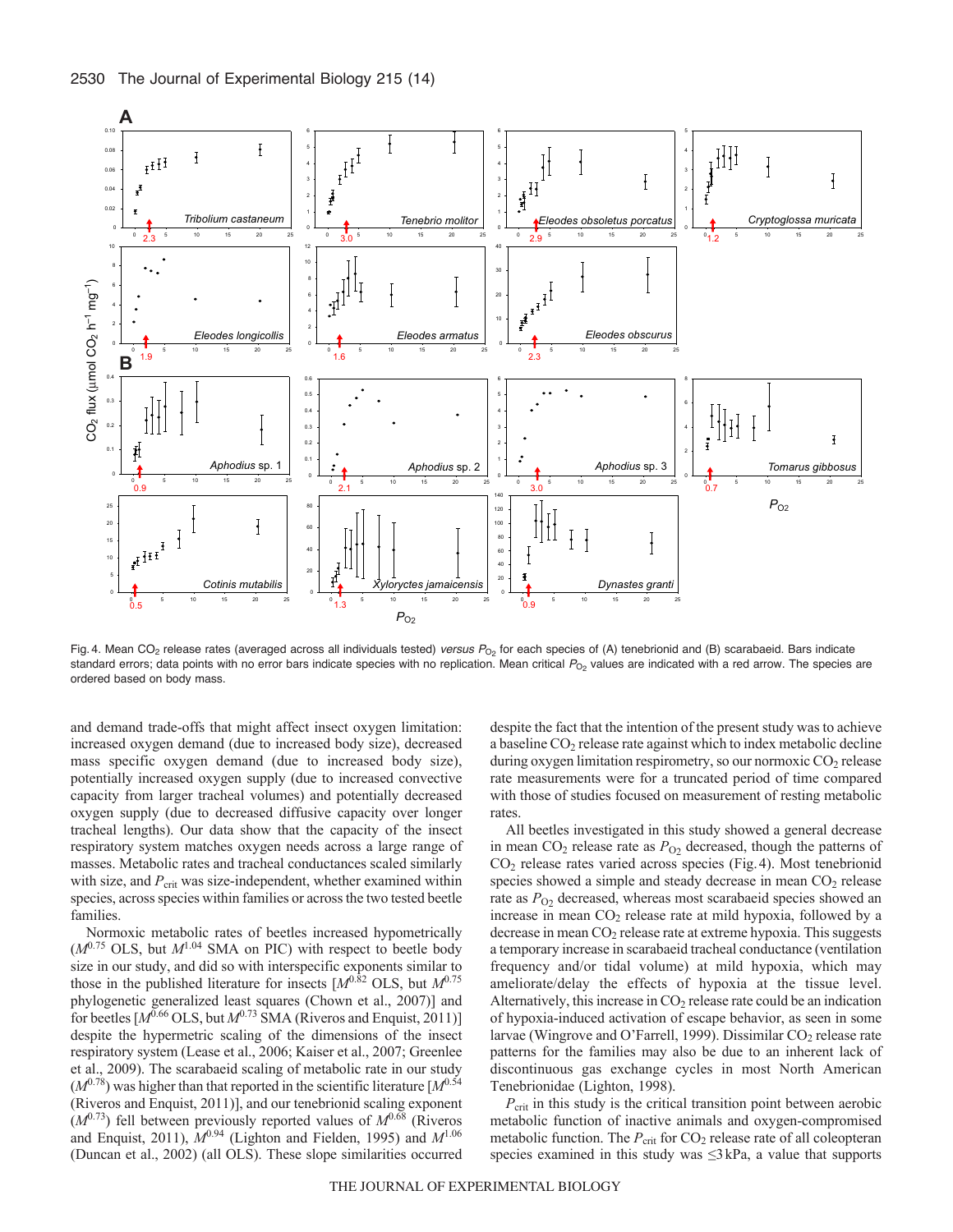

Fig. 5. Mass-corrected mean  $CO<sub>2</sub>$  release rates (averaged across species) plotted *versus* P<sub>O2</sub> for tenebrionid (filled circles) and scarabaeid (open circles) species. Scarabaeids had significantly higher  $CO<sub>2</sub>$  release rates than tenebrionids at every  $P_{O_2}$  ( $P<0.05$ ), and  $P_{O_2}$  had a significant effect on CO2 release rates across both families (*P*<0.05).

other evidence that insects tolerate much lower partial pressures of oxygen than vertebrates (reviewed in Greenlee and Harrison 2004a; Schmitz and Harrison, 2004). The mean P<sub>crit</sub> of scarabaeid and tenebrionid species did not significantly differ, suggesting that gas exchange capacities are matched to metabolic rates similarly in these two families. However, the *P*<sub>crit</sub> values of scarabaeid species were more constrained (i.e. occurred over a narrower range of values; *P*<0.05) than those of tenebrionids, suggesting that Scarabaeidae may have greater selective pressure on oxygen delivery capabilities than Tenebrionidae. This may be based on their life history, because some scarabaeid species live in burrows and/or decaying organic material, which often makes for hypoxic micro-environments (Holter, 1991; Holter, 1994), and other scarabaeid species may have high metabolic capacities associated with flight (Niven and Scharlemann, 2005).

Coleopteran  $P_{\text{crit}}$  did not vary with body size for inactive animals treated identically, suggesting that gas exchange capacities are wellmatched to tissue needs across this wide range of beetle body sizes. The largest and smallest scarab species, *D. granti* (mean mass of 4.44g) and *Aphodius* sp. 1 (mean mass of 5.01 mg), both had  $P_{\text{crit}}$ values of 0.9kPa; the largest and smallest tenebrionid species (*E. obscura*, mean mass of 1.41g, and *T. castaneum*, mean mass of 1.70 mg) both had  $P_{\text{crit}}$  values of 2.3 kPa (Table 2). Thus, our data support previous conclusions (Greenlee et al., 2007) that larger insect species are not more easily limited by oxygen delivery than smaller insects. However, the relationship between insect body size and oxygen delivery is a complex one. Proportional investment in the tracheal system is higher in larger insects (Lease et al., 2006; Kaiser et al., 2007), and insect developmental  $P_{O_2}$  has been shown to affect both adult body size (smaller at lower *P*<sub>O2</sub>) (e.g. Klok et al., 2009) and tracheal system investment (lower at higher *P*<sub>O2</sub>) (e.g. Henry and Harrison, 2004), which together offer clear evidence that insect body size is linked to insect oxygen delivery capacity (reviewed by Harrison et al., 2010). An additional consideration is that the animals in our study were measured mostly at rest or during low-level activity. Critical values may very well show different patterns with respect to body size when measured on animals completely at rest, or alternatively, during highly aerobic activities such as flight or running. Hypoxic limitations to activity may in fact be of greater ecological importance than hypoxic limitations at rest; for example, if  $P_{\text{crit}}$  during maximal activity were to positively scale with body size, gas exchange capacities may limit maximum body size in highly active insects.

 $G_{O_2, max}$  scaled with mass in a manner similar to that of metabolic rate (Table 3); a similar result was found in an interspecific comparison of grasshoppers (Greenlee et al., 2007). This may have been achieved by the hypermetric scaling coefficients that exist for tracheal volume and air sac volume (reviewed earlier), and may enable the similar  $P_{\text{crit}}$  values seen in large and small beetles. Although  $G_{O_2, max}$  may vary because of nutritional influences on RQ, *G*O2,max was higher for the scarabaeid family than the tenebrionid family, consistent with the fact that scarabaeid species fly and have extensive air sacs, and thus likely have greater maximal oxygen needs and delivery capacities than tenebrionid species. The mass dependence of  $G_{O2, \text{max}}$ , however, was similar for scarabaeid and for tenebrionid beetles. Assessment of maximal conductance during



Fig. 6. Critical P<sub>O2</sub> (P<sub>crit</sub>) for individual beetles within several species, plotted versus log fresh mass (mg). The top panel represents several Tenebrionidae species; the bottom panel represents several Scarabaeidae species. *Eleodes* and *Aphodius* species were lumped into one generic group each, as no other genera had multiple species represented in the study, and *Xyloryctes jamaicensis* and *Tomarus gibbosus* were excluded because they each contained three or fewer *P*crit values. There was no tendency for *P*crit to increase with size within any species (*P*>0.05), though the tenebrionid species show more variance in *P<sub>crit</sub>* values than the scarabaeid species (*P*<0.05).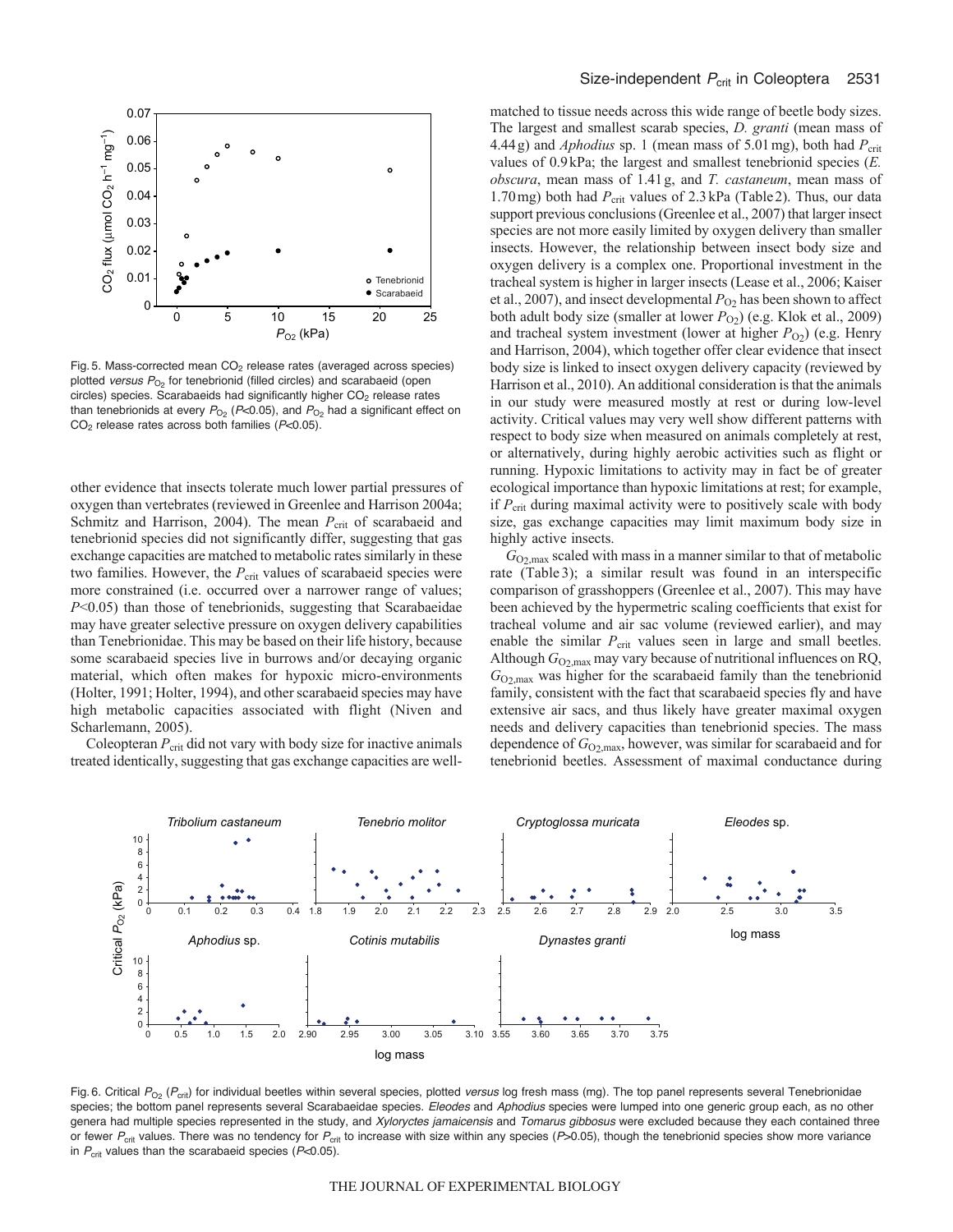

Fig. 7. Mean  $P_{\text{crit}}$  for each species (averaged across individuals within that species), plotted *versus* log mean mass (mg) of individuals in that species (filled circles, Tenebrionidae; open circles, Scarabaeidae). Bars indicate standard errors of species means, and data points with no error bars indicate species with no replication. There was no significant effect of body size on P<sub>crit</sub> regardless of whether data were analyzed at the level of order (*P*>0.5) or family (Tenebrionidae, *P*>0.5; Scarabaeidae, *P*>0.5).

maximal tissue needs could further elucidate whether gas exchange capacity limits maximum body size of insects.  $G_{O2, \text{max}}$  is likely higher during activity because of increased convection (and perhaps other changes), and conceivably the scope for overall conductance varies with size. Ideally, all of these tests would be conducted during maximal aerobic performance. However, this is technically challenging, and no scaling study has ever done this for any group of animals.

It should be noted that systematic variation in RQ, particularly interactions between body mass and  $P_{O_2}$ , might have affected our assessment of mass effects on  $P_{\text{crit}}$  and  $G_{\text{O2,max}}$ , as well as on the standard errors of these values. Oxygen consumption rates were calculated assuming a constant RQ of 0.8. However, if, for example, larger animals were more sensitive to hypoxia, then we might expect larger animals to increase RQ more significantly during hypoxia (i.e. to have a higher  $CO<sub>2</sub>$  emission rate relative to oxygen consumption). This could cause the  $P_{\text{crit}}$  value for  $CO_2$  emission to be higher than the  $P_{\text{crit}}$  for oxygen consumption for larger species; such an effect could also bias the scaling exponent for  $G_{O2, \text{max}}$ towards higher values. Oxygen consumption is much more technically challenging to measure over short time periods in small insects than  $CO<sub>2</sub>$  emission rates; thus, as yet, there are no data to suggest that RQ does vary systematically with mass and hypoxia in insects. However, eventually, it will be important to test this possibility to affirm the lack of a relationship between body mass and *P*<sub>crit</sub> for aerobic metabolic rate in insects.

#### **Conclusions**

The interspecific scaling of  $P_{\text{crit}}$  has not previously been investigated for any group of insects for which we know how tracheal investment scales, and the intraspecific scaling of  $P_{\text{crit}}$  has not previously been reported for adults of any insect species. Here we investigated the effect of body size on normoxic and hypoxic  $CO<sub>2</sub>$  release rates and on *P*crit for two families of beetles. As predicted, both tenebrionid and scarabaeid beetles exhibit mass-related metabolic scaling similar to hypometric equations reported in the literature. Coleopteran  $P_{\text{crit}}$ , in contrast, was not size-dependent. Although variance in  $P_{\text{crit}}$  was smaller for scarabaeid beetles than tenebrionid beetles, reflecting potential differences between these coleopteran families with respect to oxygen delivery constraints,  $P_{\text{crit}}$  was similar for large and small animals, regardless of family. The  $P_{\text{crit}}$  thus appears to be unaffected by body size for both tenebrionid and scarabaeid beetles.

However, morphological constraints on oxygen delivery capacity could limit maximum body size in insects (Kaiser et al., 2007) and other animals (Payne et al., 2010). Investment in structural support may also contribute to an upper size limit for vertebrates, because endoskeleton scales hypermetrically with body mass (Prange et al., 1979), although it probably does not generally do so for insects, because exoskeletal chitin increases isometrically with body mass  $(M<sup>1</sup>)$  (Lease and Wolf, 2010). Two exceptions, interestingly, are Coleoptera and Orthoptera, where exoskeletal chitin scaling is hypermetric  $(M^{1.1})$ ; statistically distinguishable from  $M^1$  for Coleoptera) (Lease and Wolf, 2010). Regardless of the exoskeleton's potential role in limiting beetle maximal body size, there is a large and growing body of evidence that insect body size is constrained by tracheal oxygen delivery (Harrison et al., 2010). Our results, however, suggest that atmospheric oxygen level is not likely to limit maximal insect body size because of limitations on metabolic rate. Instead, it appears that the limit on insect body size may be tradeoffs associated with the need for increased tracheal investment as insect size increases (Harrison et al., 2010; Kaiser et al., 2007; Lease et al., 2006) and/or that in some regions of the body (e.g. the legs) an increasing need for investment in the tracheal system may lead to space limitations (Harrison et al., 2010; Kaiser et al., 2007).

#### **ACKNOWLEDGEMENTS**

We thank Michael Quinlan and Ian Murray for assistance with arthropod acquisition; Blair Wolf and Jim Brown for input at preliminary stages of this project; Melanie Frazier for instruction on phylogenetic correction of data using R; and two anonymous reviewers for comments that improved the quality of the manuscript.

#### **FUNDING**

This work was supported in part by the National Science Foundation under IBN-0419704 to J.F.H., and DEB-0083422 to J.H.B. Any opinions, findings and conclusions or recommendations expressed in this material are those of the authors and do not necessarily reflect those of the National Science Foundation. This work was also supported by University of New Mexico Graduate Research Allocation Committee (GRAC) and Student Research Allocations Committee (SRAC) grants and a National Science Foundation Biocomplexity Research Fellowship to H.M.L.

#### **REFERENCES**

- **Bradford, D. F.** (1983). Winterkill, oxygen relations, and energy metabolism of a submerged dormant amphibian, *Rana muscosa. Ecology* **64**, 1171-1183.
- **Brown, J. H. and West, G. B.** (2000). *Scaling in Biology.* New York: Oxford University Press.
- **Brown, J. H., Gillooly, J. F., Allen, A. P., Savage, V. M. and West, G. B.** (2004). Toward a metabolic theory of ecology. *Ecology* **85**, 1771-1789.
- **Calder, W. A., III** (1984) *Size, Function, and Life History.* Cambridge, MA: Harvard University Press.
- **Callier, V. and Nijhout, H. F.** (2011). Control of body size by oxygen supply reveals size-dependent and size-independent mechanisms of molting and metamorphosis. *Proc. Natl. Acad. Sci. USA* **108**, 14664-14669.
- **Chown, S. L. and Holter, P.** (2000). Discontinuous gas exchange cycles in *Aphodius fossor* (Scarabaeidae): a test of hypotheses concerning origins and mechanisms. *J. Exp. Biol.* **203**, 397-403.
- **Chown, S. L., Marais, E., Terblanche, J. S., Klok, C. J., Lighton, J. R. B. and Blackburn, T. M.** (2007). Scaling of insect metabolic rate is inconsistent with the nutrient supply network model. *Funct. Ecol.* **21**, 282-290.
- **Doyen, J. T. and Tschinkel, W. R.** (1982). Phenetic and cladistic relationships among tenebrionid beetles (Coleoptera). *Syst. Entomol.* **7**, 127-183.
- **Duncan, F. D., Krasnov, B. and McMaster, M.** (2002). Metabolic rate and respiratory gas-exchange patterns in tenebrionid beetles from the Negev Highlands, Israel. *J. Exp. Biol.* **205**, 791-798.
- **Gehr, P., Mwangi, D. K., Ammann, A., Maloiy, G. M. O., Taylor, C. R. and Weibel, E. R.** (1981). Design of the mammalian respiratory system. V. Scaling morphometric pulmonary diffusing capacity to body mass: wild and domestic mammals. *Respir. Physiol.* **44**, 61-86.
- **Greenlee, K. J. and Harrison, J. F.** (1998). Acid-base and respiratory responses to hypoxia in the grasshopper *Schistocerca americana. J. Exp. Biol.* **201**, 2843-2855.